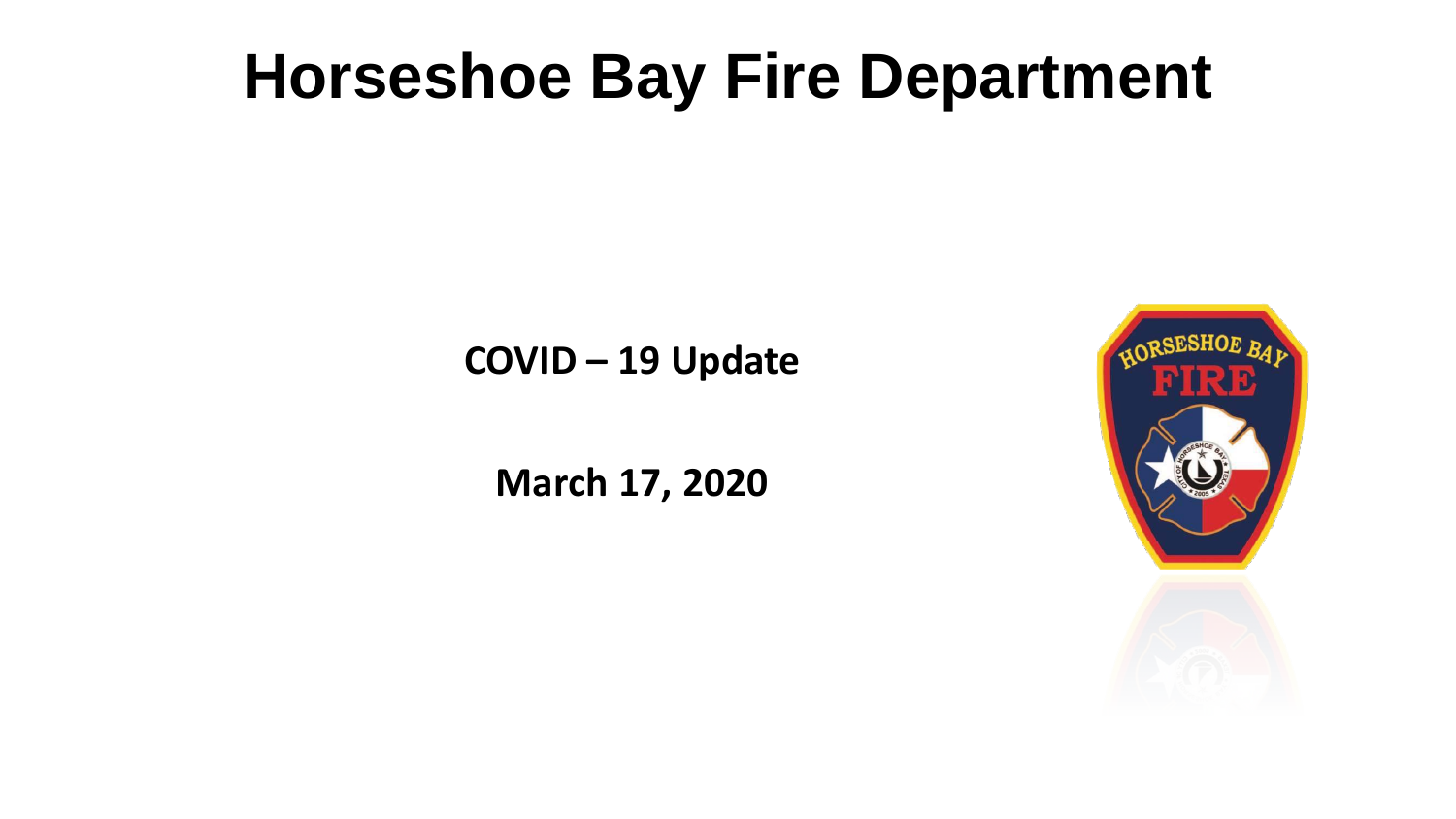#### International Scope

● Italy cases spike, 3900 new cases and 368 deaths in 24 hours

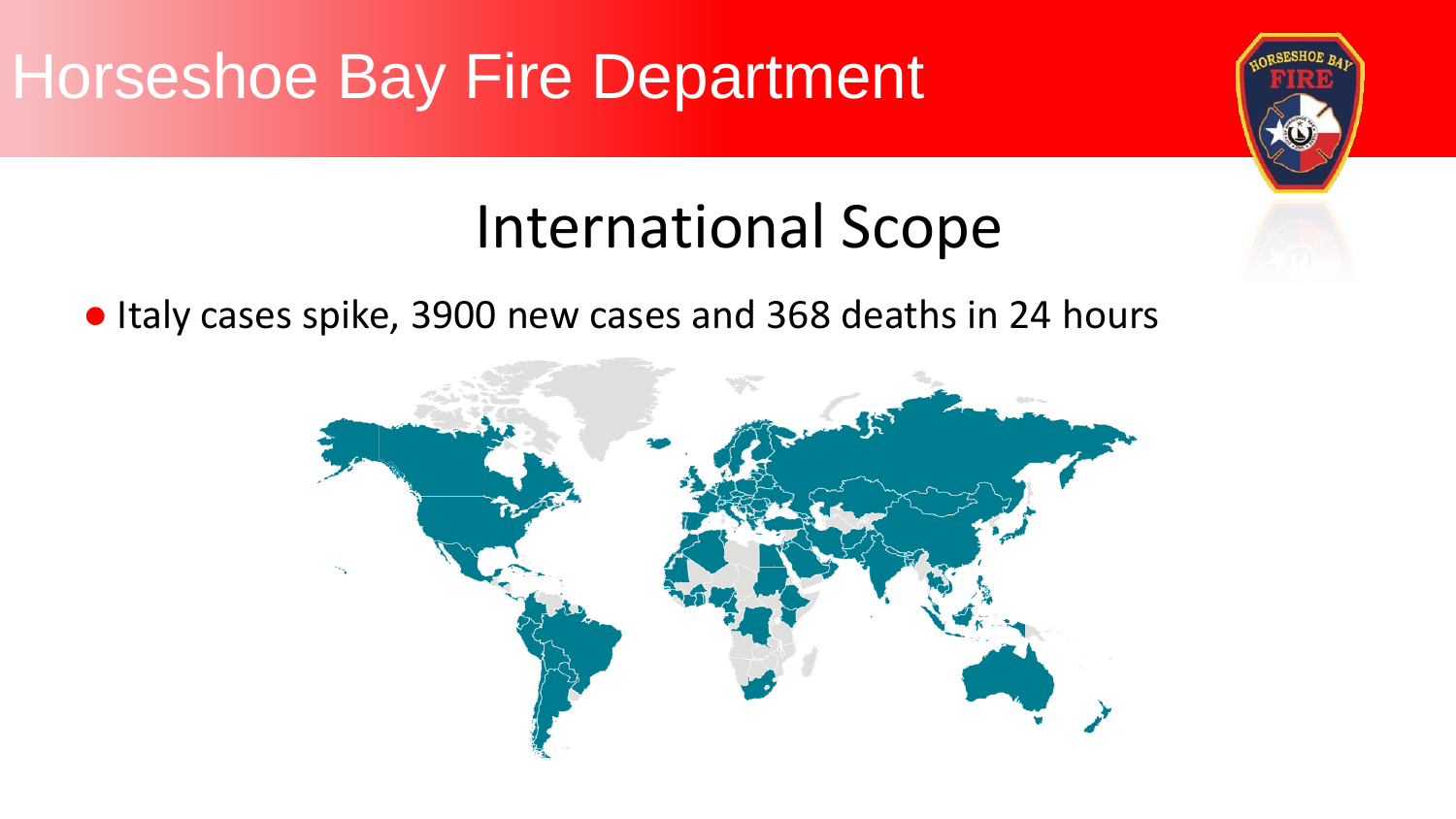#### National Scope

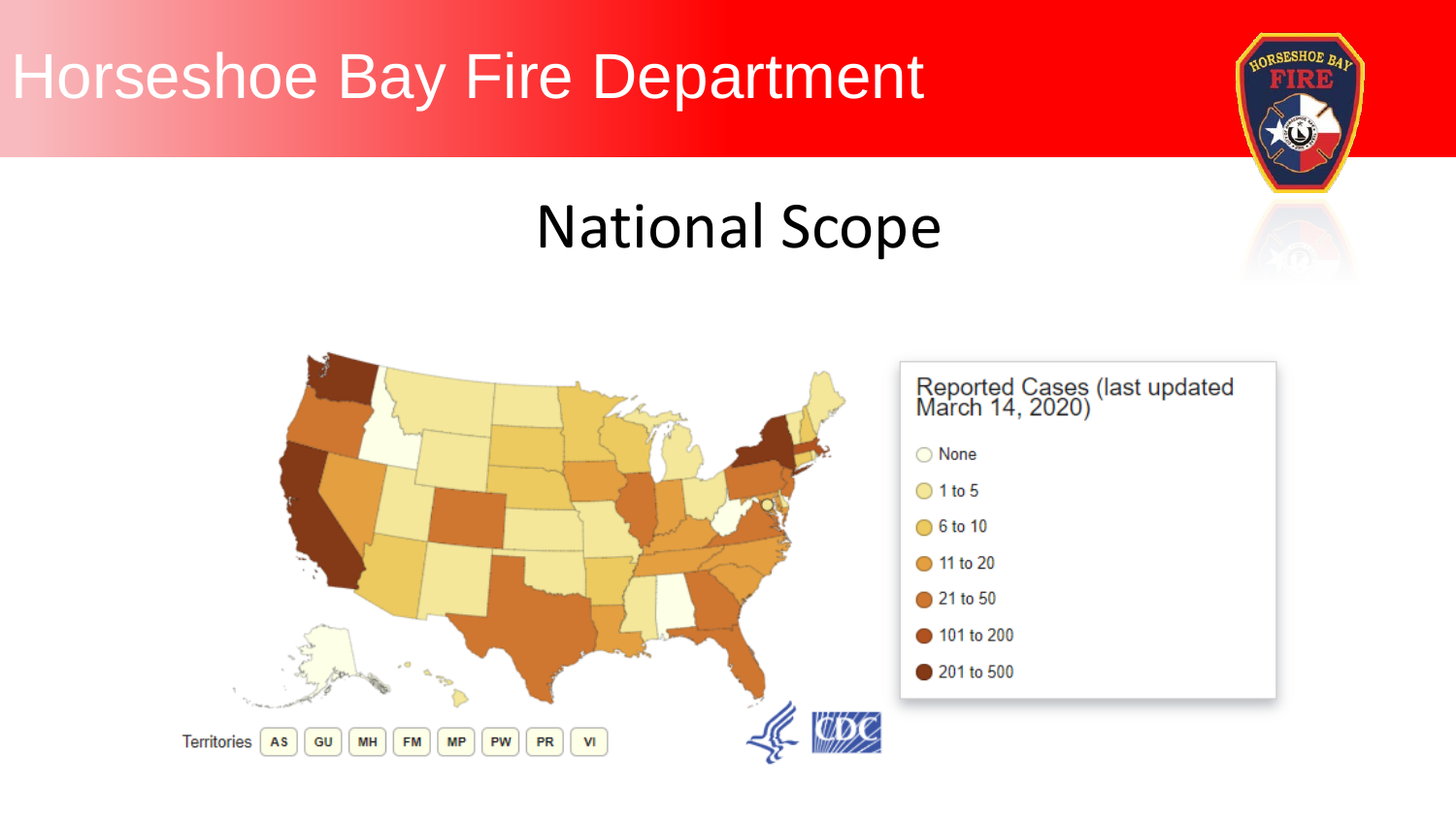# National Scope

- 3774 cases in U.S.
- MI, KY, CA, OH, NY order all bars and restaurants closed.
- NY, NJ, CT closed all movie theaters, gyms, casinos
- More than 1,500 schools closed, 1 million students affected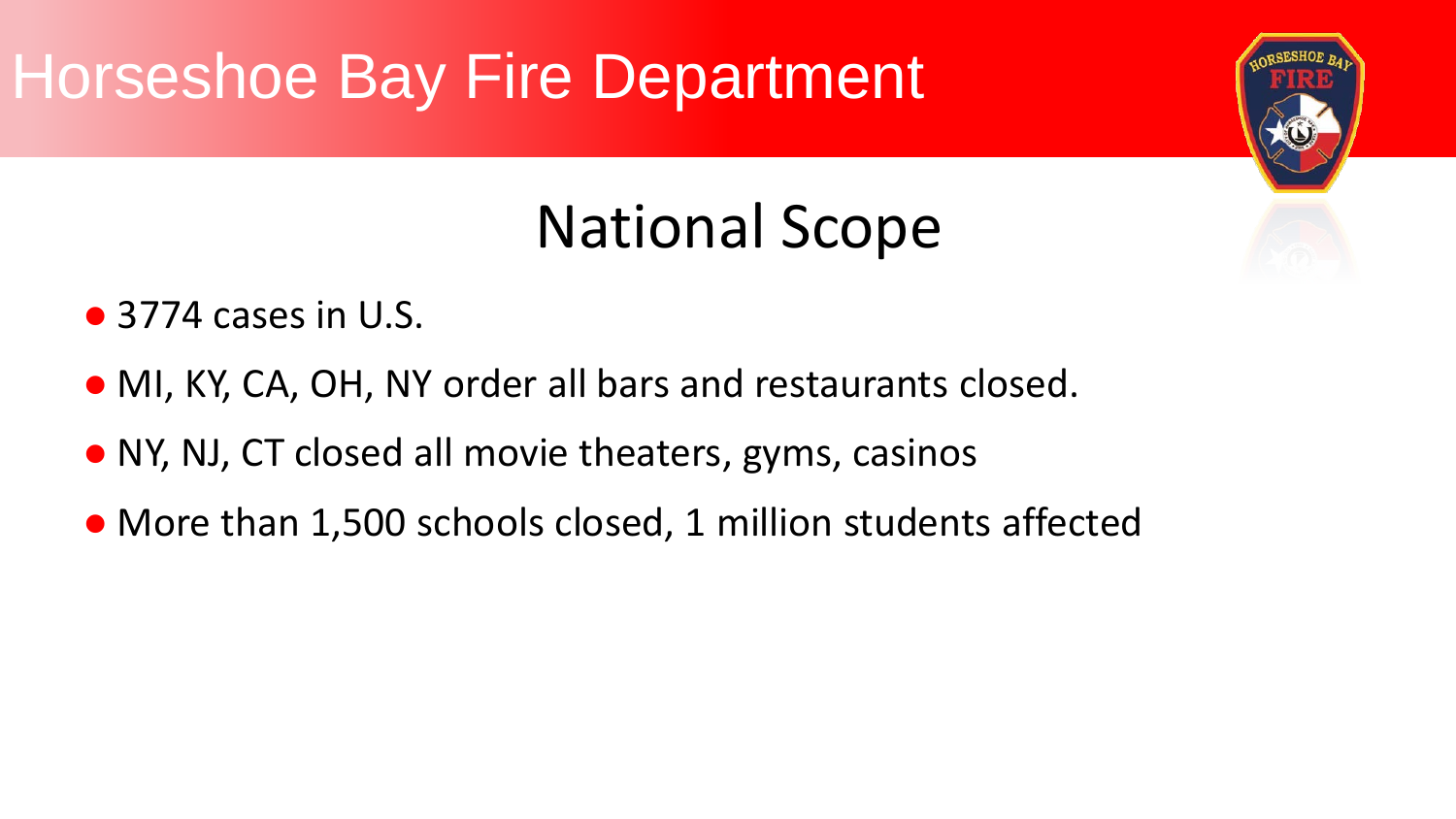#### Texas Scope

- 57 in Texas as of 0700 HRS 3/16/20
- Texas Statewide Emergency Disaster Declaration 3/13/2020
- No cases confirmed in Llano / Burnet County
- CAMOC activated Full
- $\bullet$  SMOC activated Full
- $\bullet$  SOC Level III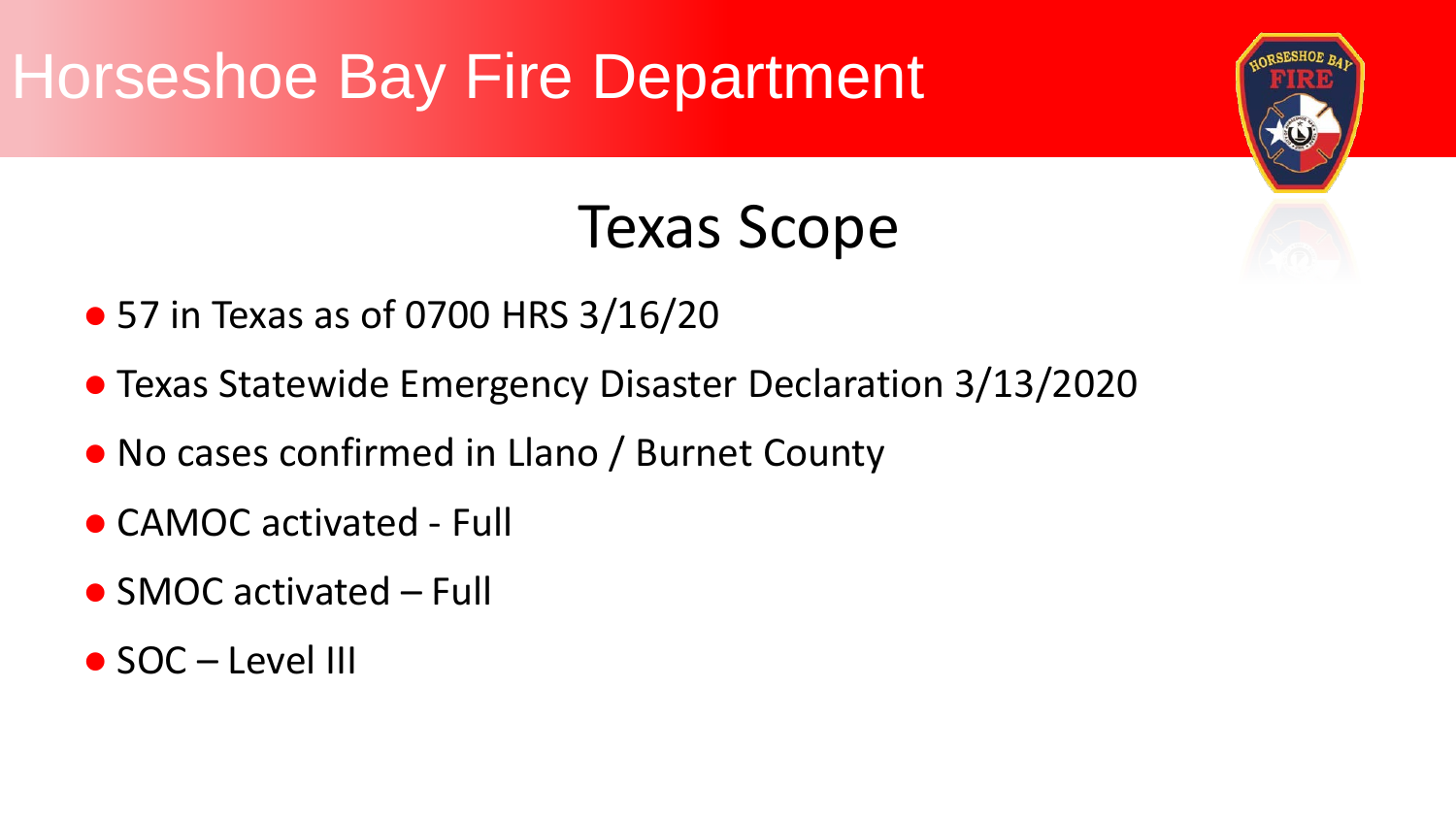# Disaster Declarations by County

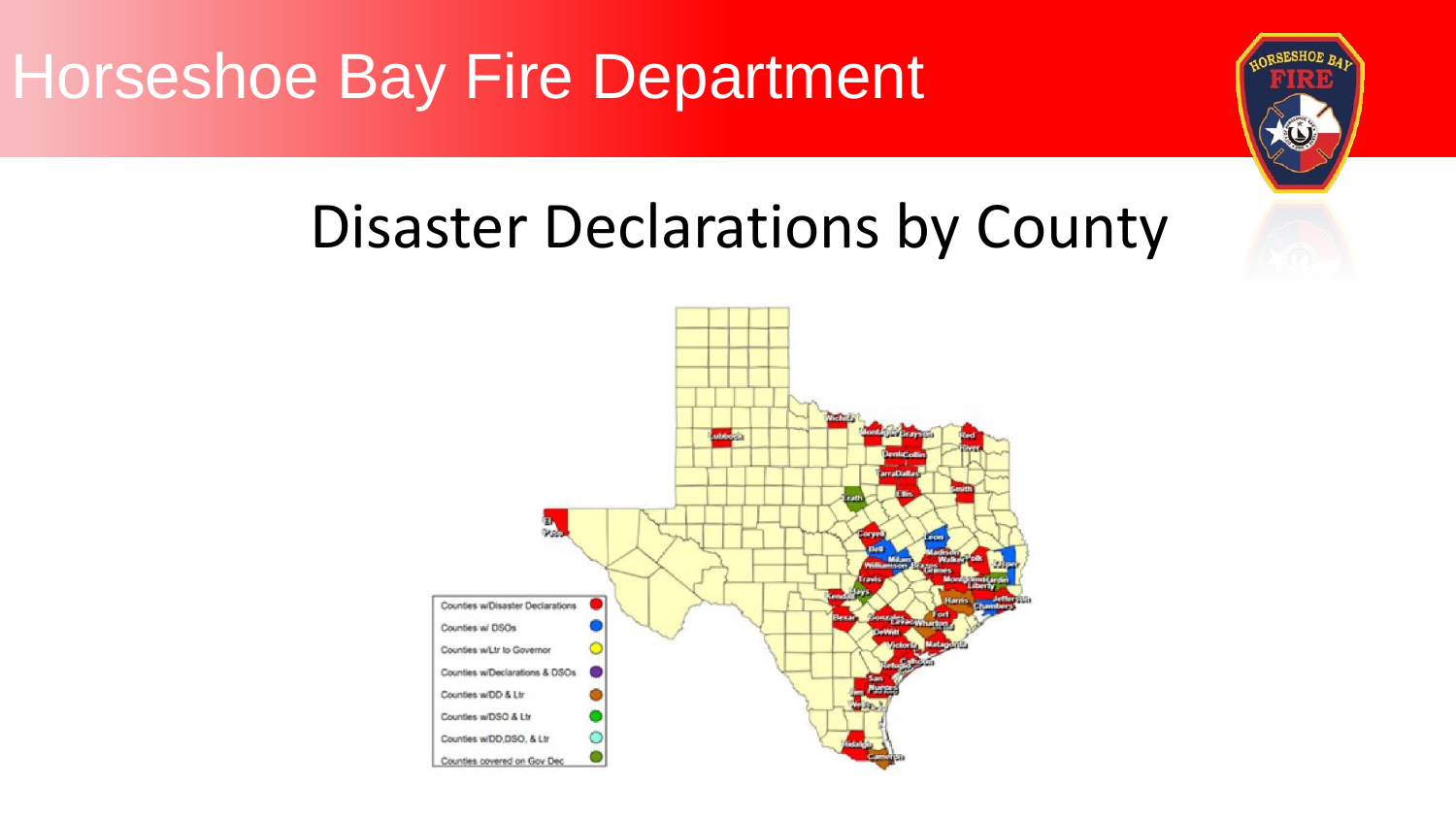#### School Closures

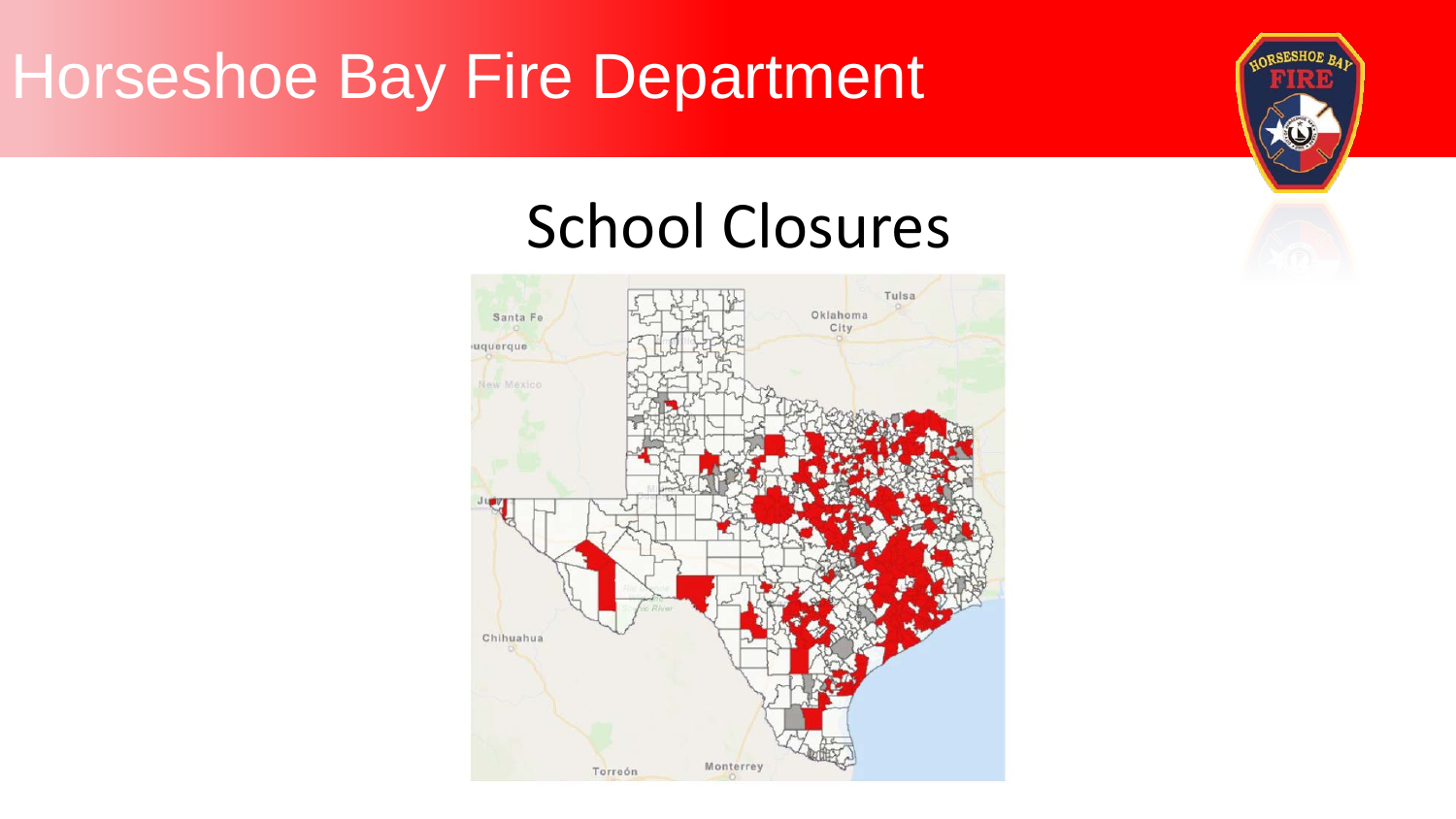| <b>County of</b>  | # of     |
|-------------------|----------|
| Residence(2)      | Cases(3) |
| Bell              | 1        |
| Bexar             | 3        |
| <b>Brazoria</b>   | 2        |
| Collin            | 6        |
| Dallas            | 8        |
| El Paso           | 1        |
| <b>Fort Bend</b>  | 9        |
| <b>Galveston</b>  | 1        |
| Gregg             | 1        |
| <b>Harris</b>     | 10       |
| Hays              |          |
| Lavaca            | 1        |
| <b>Matagorda</b>  |          |
| <b>Montgomery</b> | 3        |
| <b>Smith</b>      | 4        |
| Tarrant           | 3        |
| <b>Travis</b>     | 1        |
| Total = $17 (+1)$ | 56 (+4)  |

#### Heat Map



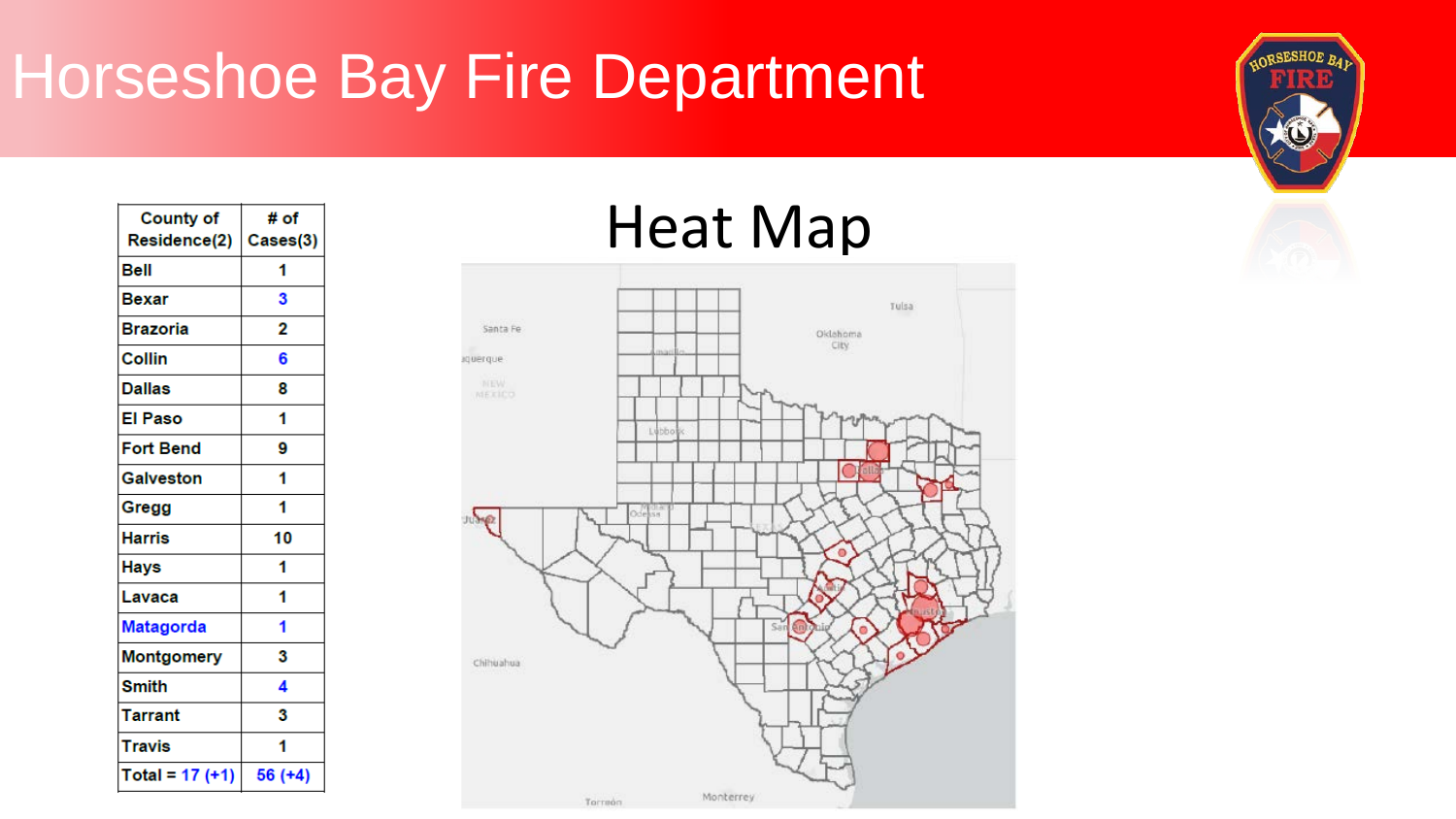#### Fire Department Operational Changes

- Limit non-essential activities
- Limit public contact
- Specialized Single Resource Response Plan initiated
- Decon procedures (E11 equipped)
- Rigorous training of personnel
- Telecare Volunteers cancelled
- Patient to meet outside if possible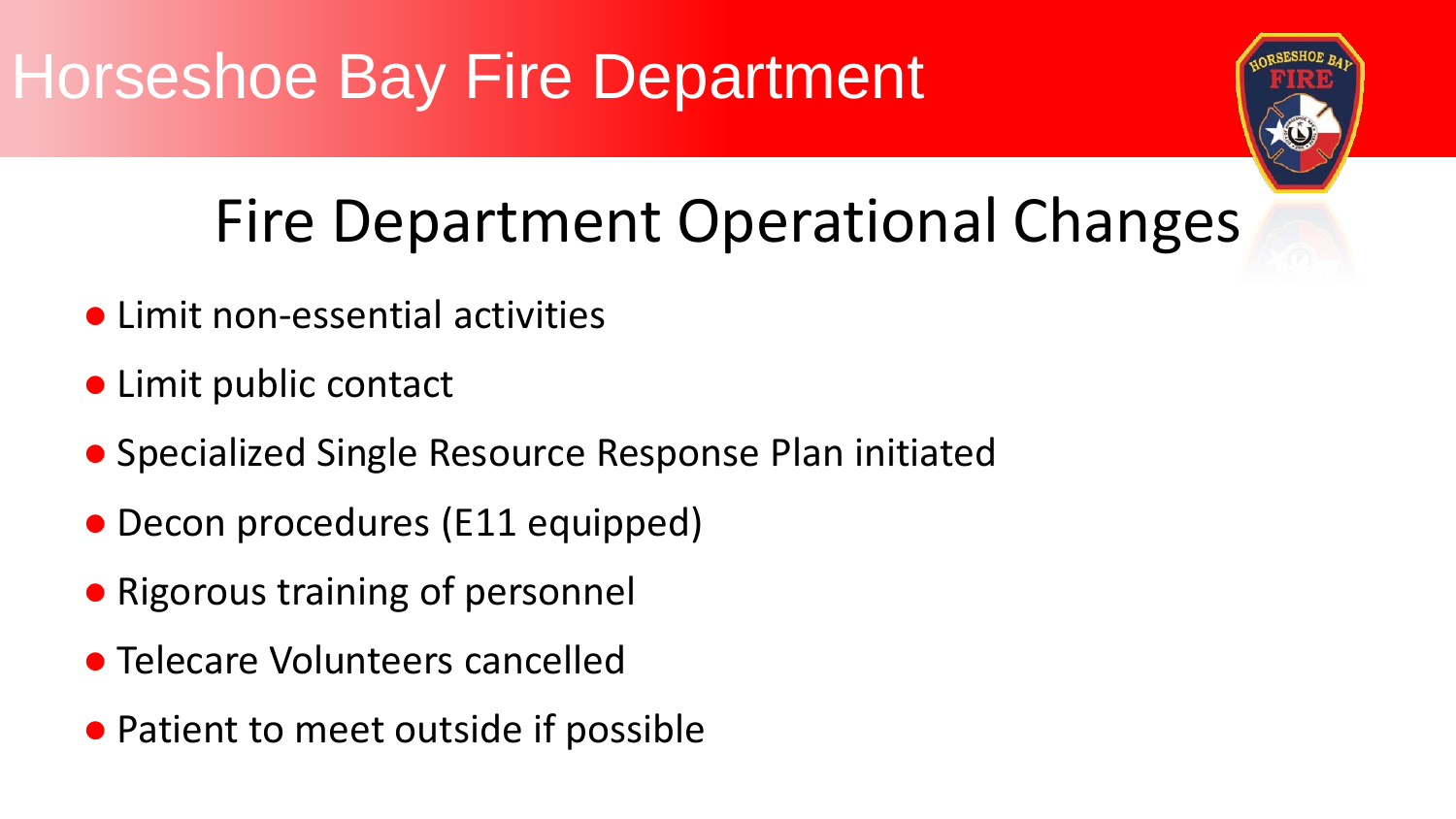#### Fire Department Operational Changes

- Dispatch screening procedures in place
- Strict resource management for limited PPE
- Cost tracking procedures for reimbursement
- Temperature monitoring of personnel
- Sterile entry corridor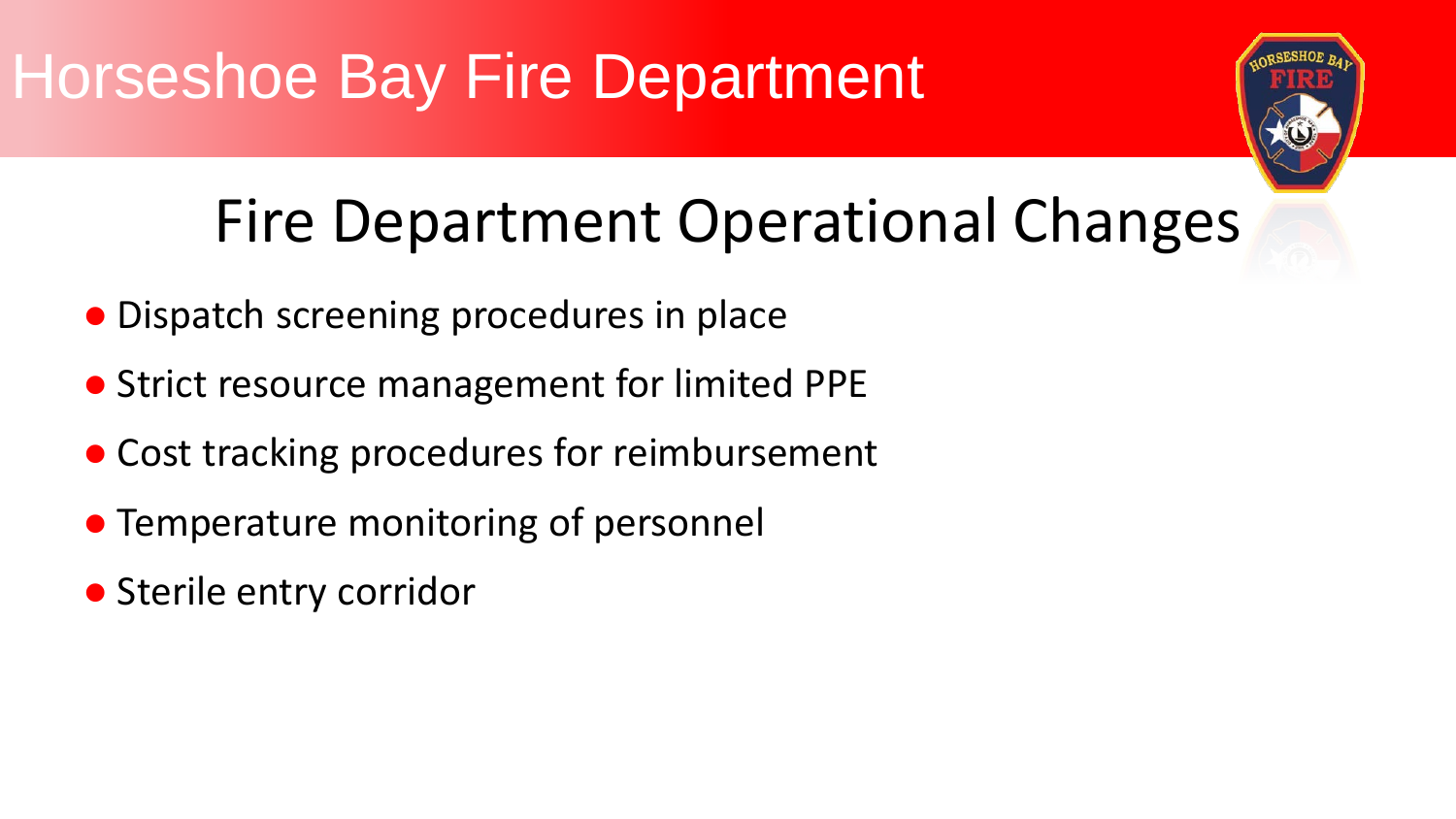# Community Mitigation Efforts

- Met with HSB Resort
	- Discussed community mitigation strategies
	- Discussed social distancing
	- Discussed community gatherings and events
- Message to community regarding City Hall operations
- Modified City Hall and Court procedures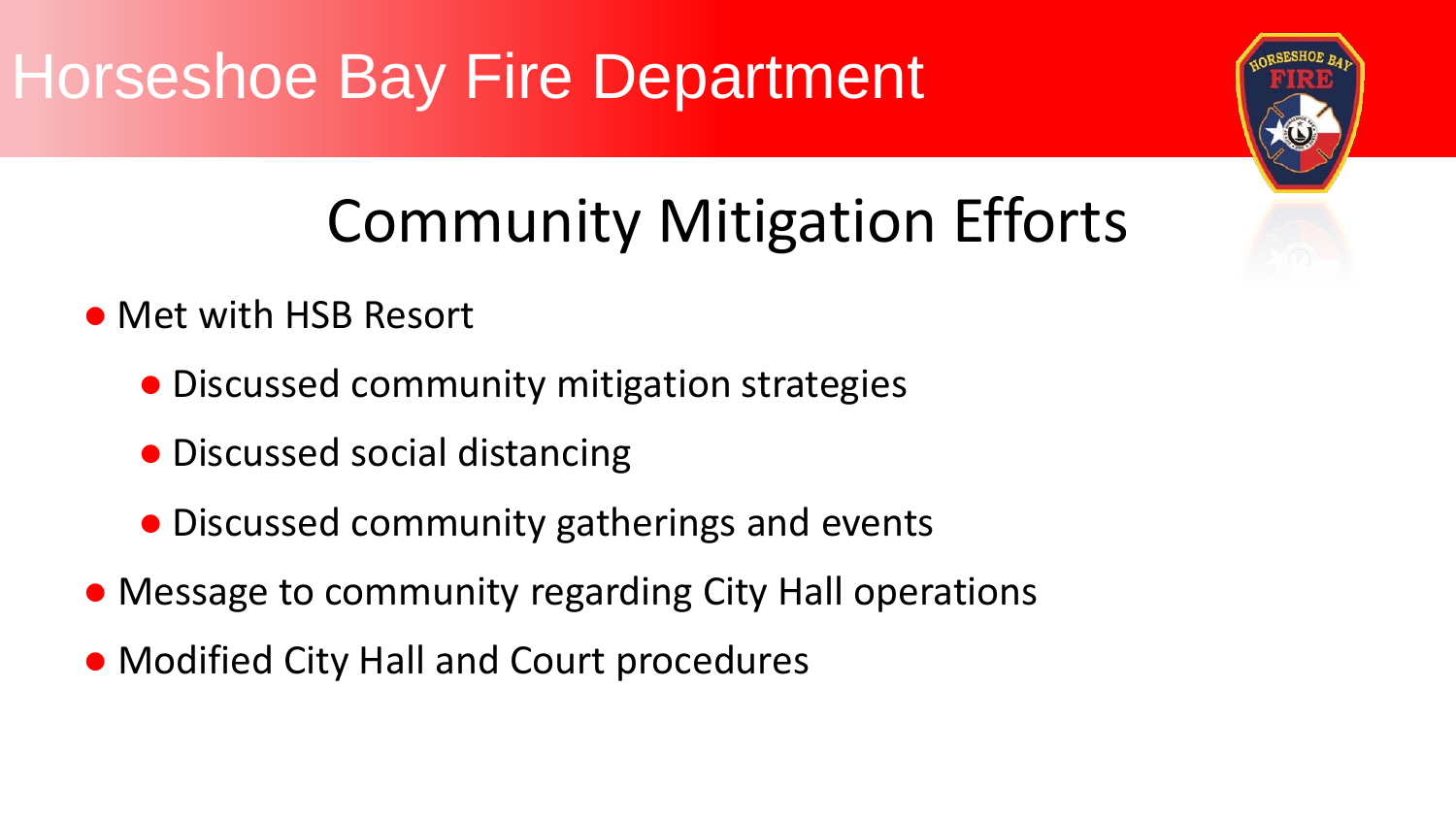#### Continuity of Operations Discussion

- Social distancing
- Educating employees
- Proactive Emergency Management monitoring
- Daily Emergency Management information flow